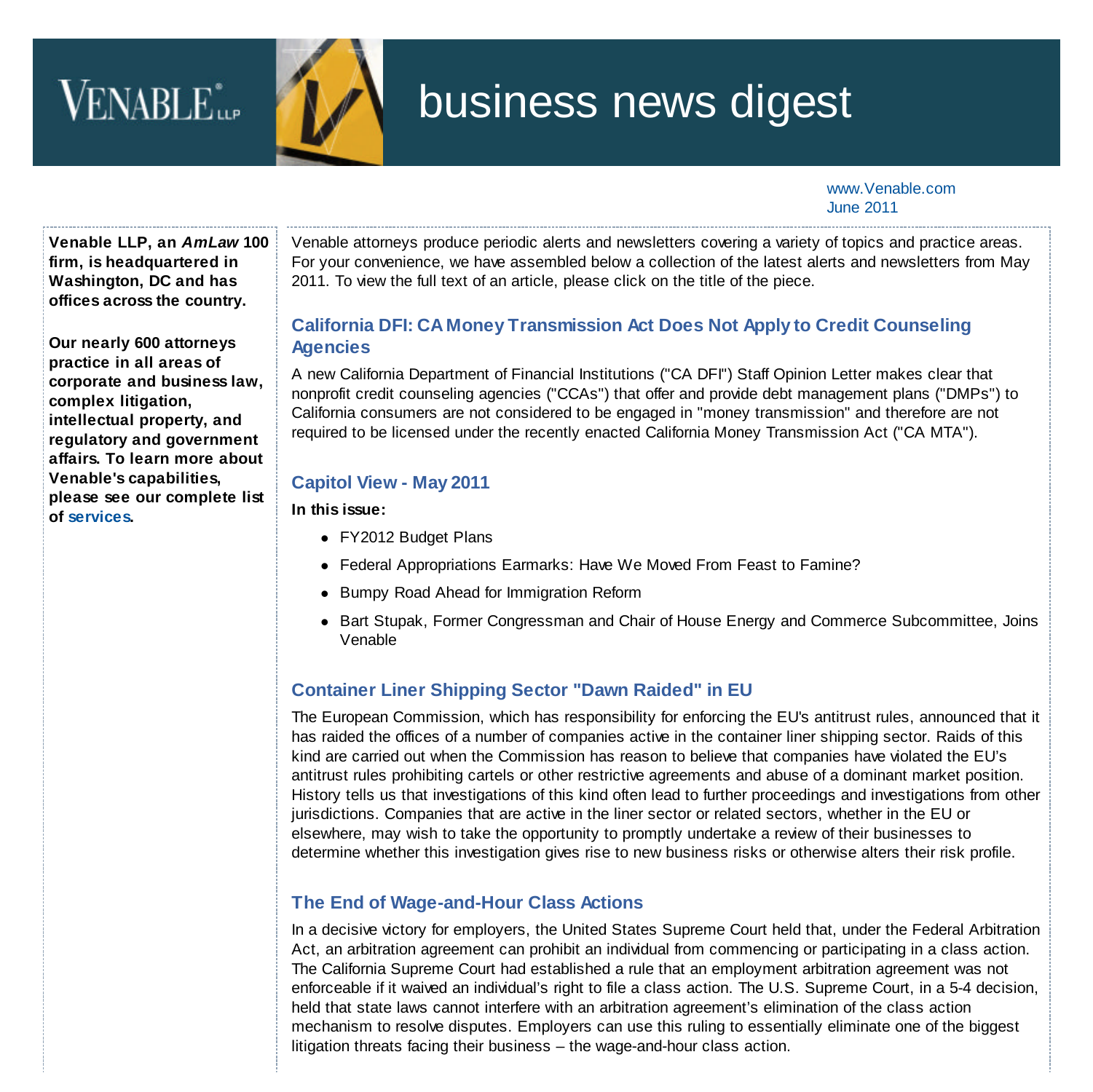#### **[IRS Denies 501\(c\)\(3\) Status to Bankruptcy Counseling Agency](http://www.venable.com/irs-denies-501c3-status-to-bankruptcy-counseling-agency/)**

On April 29, 2011, the Internal Revenue Service ("IRS") issued Private Letter Ruling ("PLR") 201117036 denying a nonprofit credit counseling agency ("CCA") tax-exempt status under Section 501(c)(3) of the Internal Revenue Code ("Code") because its primary activity would have been the provision of pre-bankruptcy certification and post-bankruptcy counseling for fees.

Although not the first piece of guidance to address the tax-exempt status of credit counseling agencies, this private letter ruling – addressing the particular facts of one organization – provides insight into the IRS's approach regarding bankruptcy counseling and debtor education providers, and could have a significant impact on a large number of credit counseling agencies. The impact may be more far-reaching than merely bankruptcy counseling and debtor education, and may result in a rethinking of counseling methodology and business relationships for debtor education – as well as sources of funding across the industry.

#### **[SBA Final Rule Addresses Impact of Protest Decisions and Revises Small Business](http://www.venable.com/sba-final-rule-addresses-impact-of-protest-decisions-and-revises-small-business-recertification-requirement-05-31-2011/) Recertification Requirement**

Under a Final Rule that became effective March 4, 2011, the Small Business Administration (SBA) has established uniform standards across all small business programs that address how initial and appeal decisions in set-aside eligibility protests will impact the procurement at issue. This Final Rule also removes a requirement for small businesses to recertify their size status where a federal procurement solicitation is substantially modified such that initial offers are no longer responsive and revised proposals must be submitted.

For government contractors, these changes increase the likelihood that filing and prosecuting a meritorious size protest will result in meaningful relief and decrease the risk that a contractor will lose an opportunity to compete in a protracted procurement where the solicitation has been substantially re-written.

#### **[U.S. Supreme Court Upholds Class-Action Waivers: What It Means for Consumer](http://www.venable.com/us-supreme-court-upholds-class-action-waivers--what-it-means-for-consumer-product-and-service-providers-05-05-2011/) Product and Service Providers**

In a profoundly significant decision with far-reaching implications, the U.S. Supreme Court on April 27, 2011, overturned an appellate court decision that held that an arbitration clause in a consumer agreement containing a class-action waiver was unconscionable, and therefore unenforceable, as a matter of law. Organizations can use this ruling to help eliminate the threat of consumer class actions by using carefully drafted contract language.

We would also like to highlight upcoming Venable events that you may be interested in attending. Please click on the event title for additional information.

#### **[Ensuring Compliance with Small Business Set-Aside Requirements: Lessons for Small](http://www.venable.com/ensuring-compliance-with-small-business-set-aside-requirements-lessons-for-small-and-large-businesses-for-sch-group-06-07-2011/) and Large Businesses**

**Tuesday, June 7, 2011**

7:30 a.m. - 9:30 a.m. EDT

Recent Small Business Administration (SBA) legislation has increased the regulation and the resulting penalties for companies not in compliance with the small business programs. The unexpected suspension of GTSI Corp. last fall and the extensive corrective action required to lift the suspension serves amongst a number of examples of SBA non-compliance situations that caught the attention of many government contractors and indicated that the SBA would begin scrutinizing and enforcing its regulations in a manner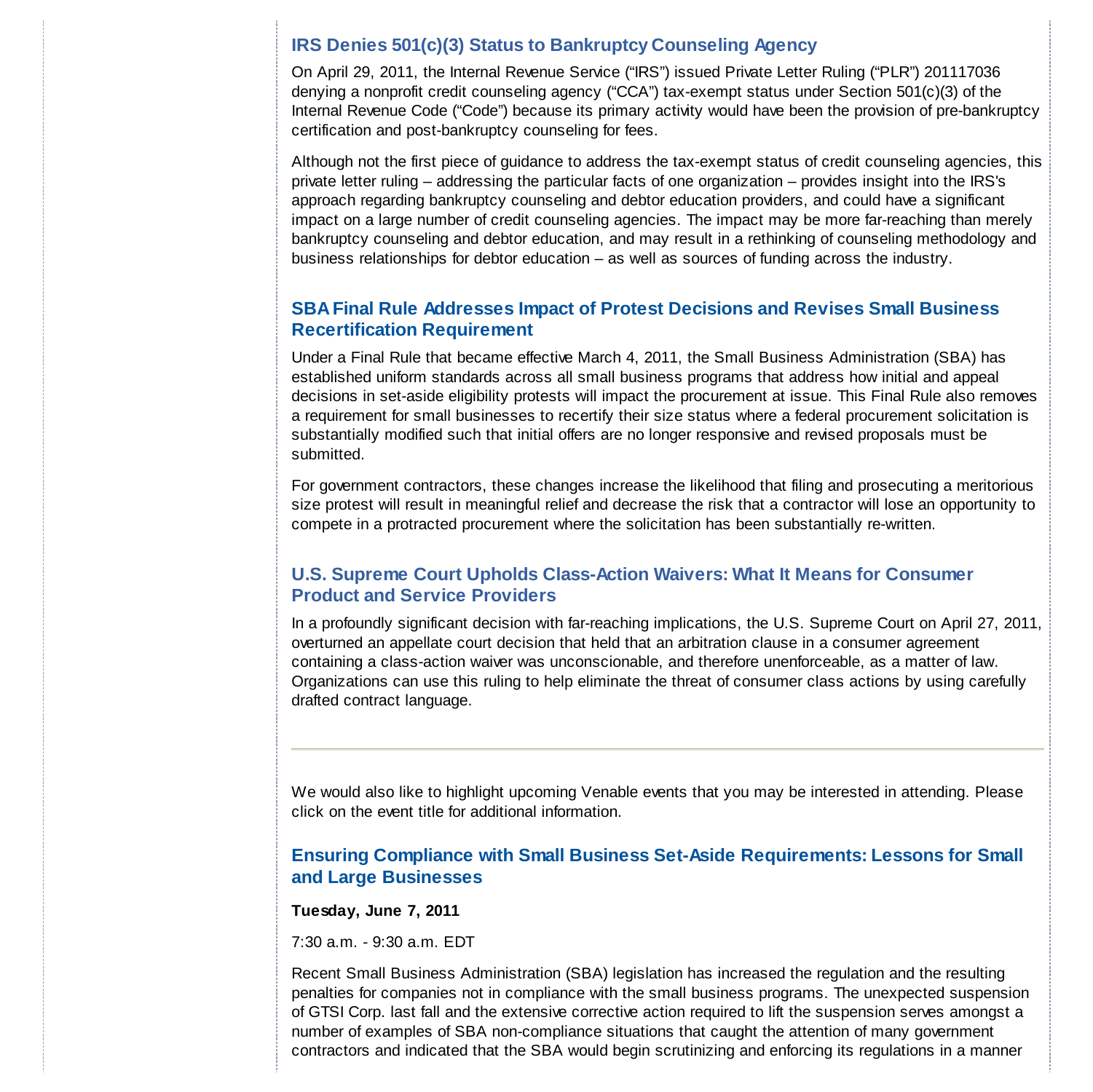not previously seen.

Government contractors have a number of simple steps which they can take to protect themselves and ensure their compliance with SBA regulations. Venable attorneys and SC&H consultants who routinely deal with small business teaming agreements and the SBA regulations will provide their unique insight on how government contractors can protect themselves.

**Sheraton Baltimore Washington Airport Hotel - BWI** 1100 Old Elkridge Landing Road Linthicum Heights, MD 21090

Registration and more information is available on the **[SC&H website](http://www.scandh.com/events/seminars/Venable.asp)**.

#### **[How Investment Advisers and Financial Services Professionals Are Being Impacted by](http://www.venable.com/How-Investment-Advisers-and-Financial-Services-Professionals-are-Being-Impacted-by-and-Can-Take-Advantage-of-What-is-Happening-in-Washington-DC-06-08-2011) (and Can Take Advantage of) What is Happening in Washington, DC**

\* \* \* \* \* \* \* \* \* \*

#### **Wednesday, June 8, 2011**

6:00 p.m. - 8:00 p.m. PDT

Please join us for a cocktail reception and informative panel discussion on how investment advisers are being impacted by, and can also take advantage of, what is happening in Washington, DC.

Topics include: implementation and oversight of the Dodd-Frank Act, how the federal budget debate may affect certain key sectors of the economy, and an assessment of the political landscape in Washington, DC and its impact on California-based companies.

The program will be presented by members of Venable's **[Legislative Practice Group](http://www.venable.com/Legislative-and-Government-Affairs-Practices)**, headquartered in Washington, DC.

#### **[Venable's Los Angeles office](http://www.venable.com/LA)**

2049 Century Park East Suite 2100 Los Angeles, CA 90067

Please RSVP by June 2 to Vanessa Yaptangco at **VYaptangco@Venable.com** or 310.229.0322.

**[Sponsorships, Advertising, Endorsements and Cause Marketing: Understanding Critical](http://www.venable.com/Sponsorships-Advertising-Endorsements-and-Cause-Marketing-Understanding-Critical-UBIT-Issues-for-Nonprofits-06-16-2011) UBIT Issues for Nonprofits**

\* \* \* \* \* \* \* \* \*

#### **Thursday, June 16, 2011**

Schedule:

12:00 - 2:00 p.m. EDT 12:00 p.m. - Lunch and Networking 12:30 p.m. - Program and Webinar

This program will focus on some of the most confusing yet important unrelated business income tax (UBIT) issues confronting nonprofit organizations: corporate sponsorships, advertising, licensing arrangements, endorsements and royalties, and cause-related marketing. There are critical distinctions in this area that are important to understand, and there are a host of valuable planning techniques of which every nonprofit (and their advisers) should be aware. The panel of experienced legal, tax and accounting professionals will focus on current IRS enforcement patterns in this area, proactive practical tips and suggestions, what to do if the IRS comes knocking, expense allocation strategies, and other key audit and accounting issues.